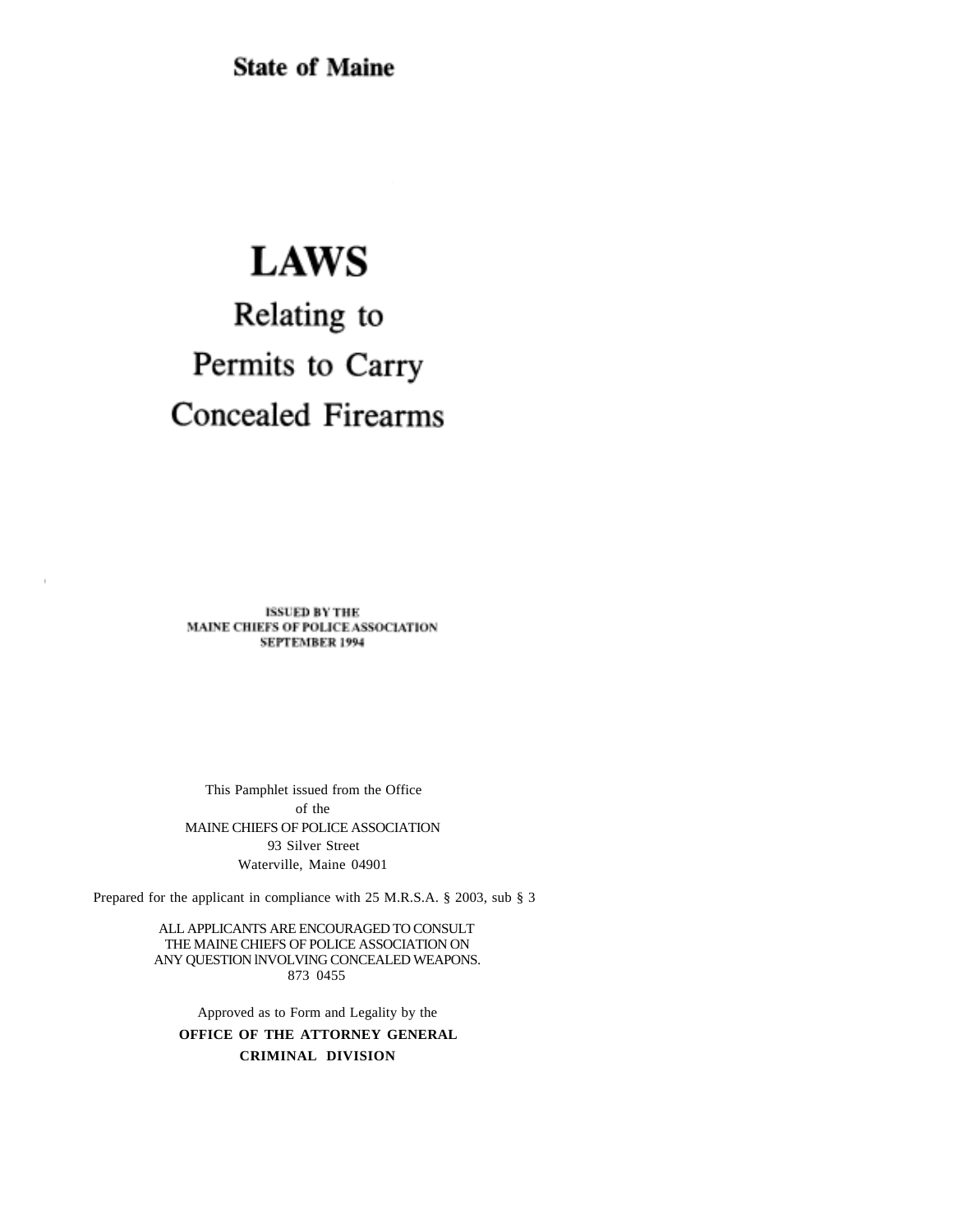### **25 M.R.S.A. CHAPTER 252 PERMITS TO CARRY CONCEALED FIREARMS**

#### **§2001. Threatening display of or carrying a concealed weapon**

No person may display in a threatening manner, or wear under his clothes or conceal about his person, any firearm, sling shot, knuckles, bowie knife, dirk, stiletto or other dangerous or deadly weapons usually employed in the attack on or defense of a person, unless excepted by a provision of law.

The provisions of this section concerning the carrying of **concealed weapons do not apply too**

**1. Permit issued.** Firearms carried by any person to whom a valid permit to carry a concealed firearm has been issued as provided in this chapter;

**2. Disabling chemicals.** Disabling chemicals as described in Title 17-A, section 1002;

**3. Hunting knives.** Knives used for the purposes of hunting, fishing or trapping as defined in Title 12, section 7001;

4. **Law enforcement of ficers and corrections officers.** Law enforcement of ficers and corrections officers as permitted in writing by their employer;

**5. Private investigators.** Firearms carried by private investigators licensed under Title 32, Chapter 89, while performing the duties of a private investigator unless the licensee's right to carry a concealed firearm has been suspended; or

6. **Licensed hunters and trappers.** Firearms carried by any person engaged in conduct for which a state-issued hunting or trapping license is required and possessing the required license, of firearms carried by a resident person engaged in conduct expressly authorized by Title 12, section 7377, subsections 1 and 2 This subsection does not authorize or permit the carrying of a concealed or loaded firearm in a motor vehicle

#### **§2002. Definitions**

**As used in this chapter, unless the context otherwise indicates, the following terms have the following meanings.**

**1. Corrections officer.** "Corrections officer" has the same meaning as set forth in section 2801-A. subsection 2, paragraph A

2. **Dependency-related drug.** "Dependency-related drug" has the same meaning as set forth in Title 5, section 20003, subsection 7

**3. Drug abuser.** "Drug abuser" has the same meaning as set forth in Title 5, section 20003, subsection 10.

4. **Drug addict.** "Drug addict" has the same meaning as set forth in Title 5, Section 20003, subsection 11.

**5. Drug-dependent person.** "Drug-dependent person" has the same meaning as set forth in Title 5, section 20003, subsection 12.

6. **Firearm.** "Firearm" has the same meaning as set forth in Title 17-A,

section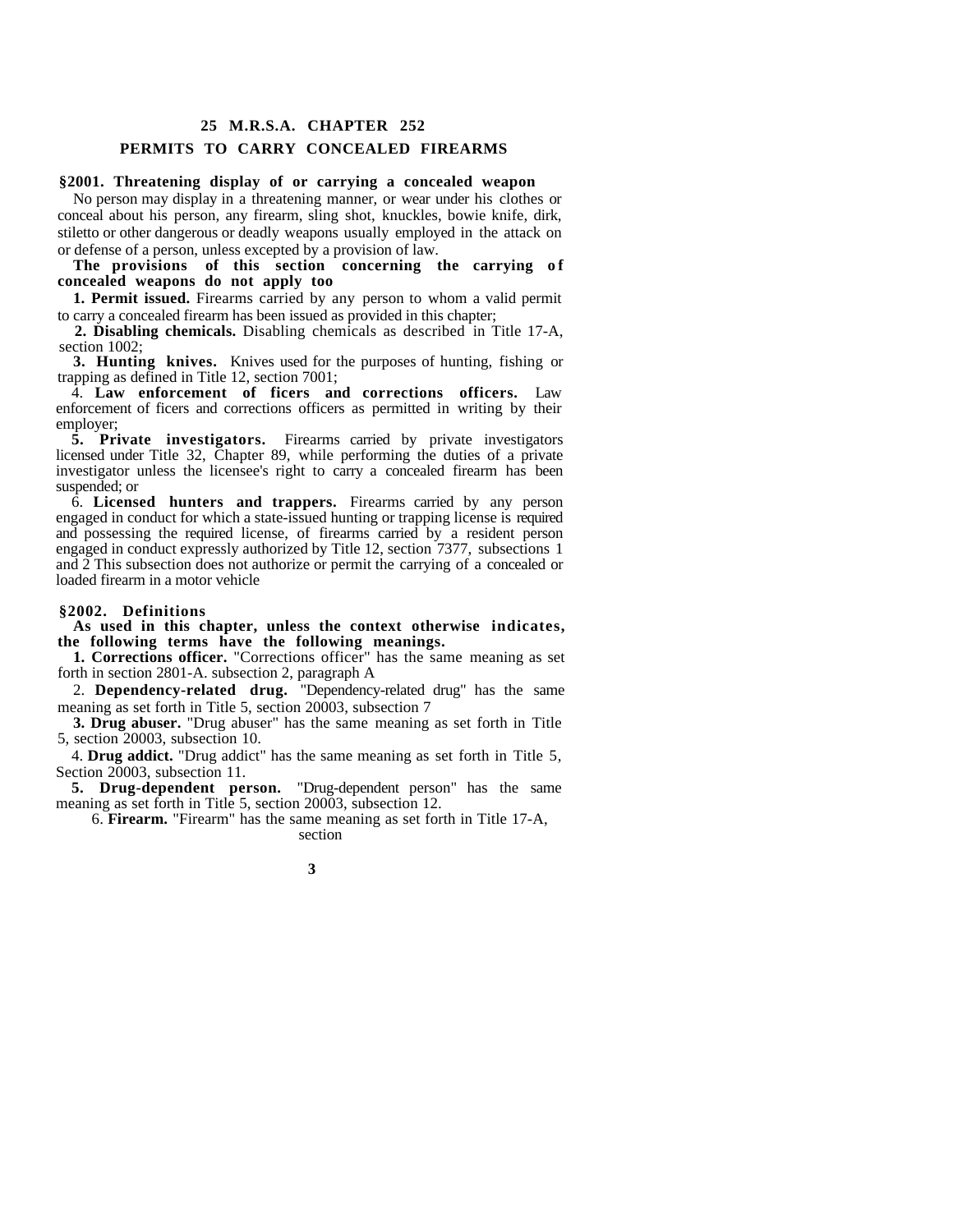2, subsection 12-A.

**7. Formal charging instrument.** "Formal charging instrument" means a complaint, indictment. information, juvenile petition or other formal written accusation against a person for some criminal or Juvenile offense.

8. **Fugitive from justice.** "Fugitive from justice" has the same meaning as set torth in Title 1S, section 201, subsection 4.

9. **Issuing authority.** "Issuing authority" means the following:

A. To a legal resident of a municipality:

(1) The mayor and municipal officers or councilors of a city, the municipal officers or councilors of a town or the assessors of a plantation or, if they so choose, their full-time chief of police as their designee; or

(2) The Chief of the State Police as the designee of the municipal officers under section 2002-A;

B. To a resident of an unorganized territory:

(1) The Chief of the State Police: and

C. To a nonresident:

(1) The Chief of State Police.

10. **Law enforcement officer.** "Law enforcement officer" has the same meaning as set forth in Title 17-A, section 2, subsection 17.

11. **Reckless or negligent conduct.** "Reckless or negligent conduct" means that the applicant, either consciously disregarding or tailing to be aware of a risk that his conduct would cause such a result, engaged in conduct which in fact created a substantial risk of death, serious bodily injury or bodily injury to another human being and the applicant's disregard or failure to be aware of that risk, when viewed in light of the nature and purpose of the applicant's conduct and the circumstances known to him, involved a deviation from the standard of conduct that a reasonable and prudent person would observe in the same situation.

12. **Bodily injury.** "Bodily injury" has the same meaning as set forth in Title 17-A, section 2, subsection 5

#### §2002-A. **Assignment of authority.**

The municipal officers of a municipality without a full-time chief of police may designate, if the Chief of the State Police agrees, the State Police as the issuing authority for that municipality. The designation must be made by written agreement with the Chief of the State Police. The agreement must include provisions for termination of the agreement During the term of an agreement, the State Police shall perform all the functions of the issuing authority, including suspension and revocation of permits. The State Police are entitled to receive any fees authorized for performing the functions of an issuing authority. The Chief of the State Police continues to serve as the issuing authority until the chief receives from the municipal officers written notice of cancellation or revocation of the designation.

§2003. **Permits to carry concealed firearms.**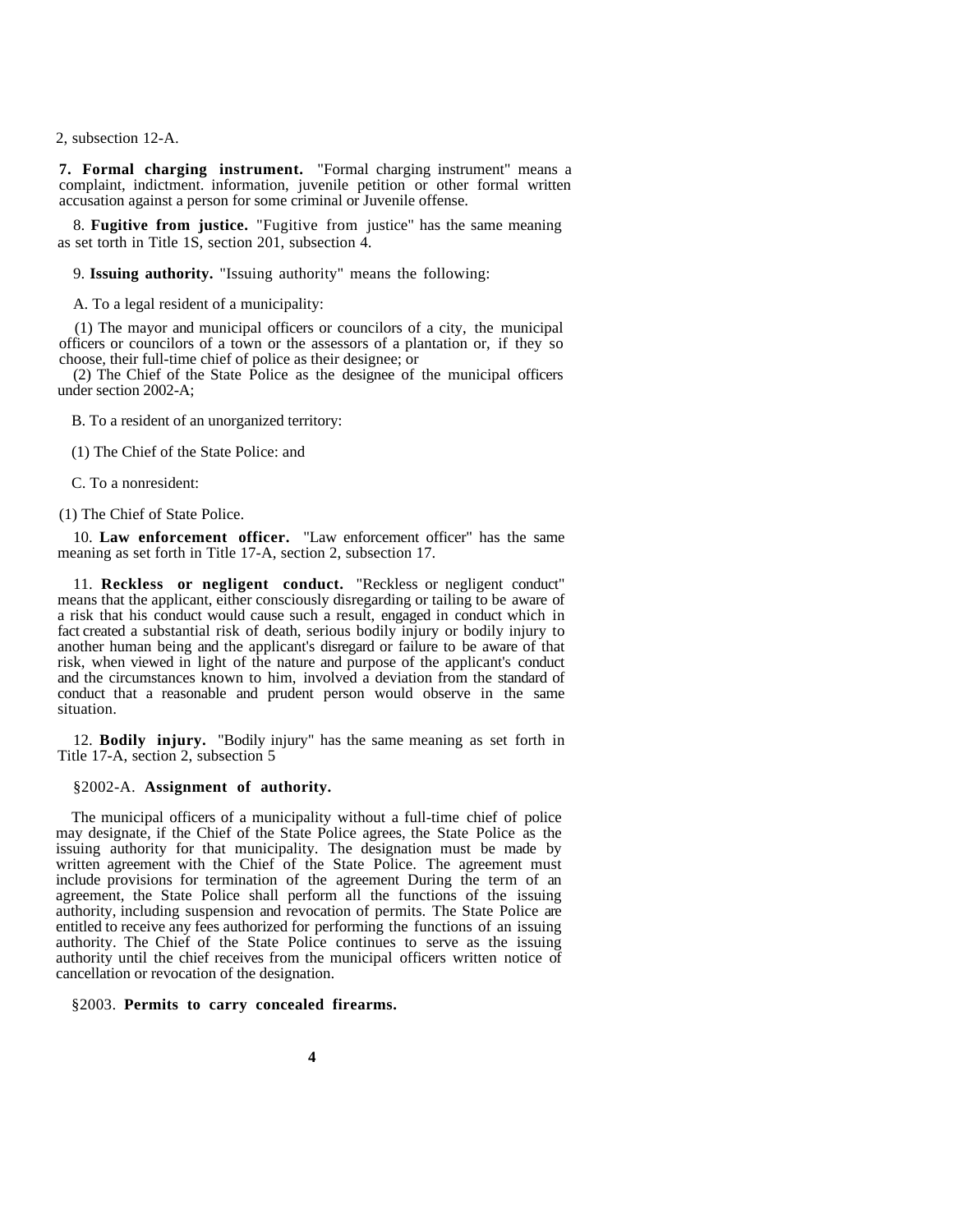1. **Criteria for issuing permit.** The issuing authority shall, upon written application, issue a permit to carry concealed firearms to an applicant over whom it has issuing authority and who has demonstrated good moral character and who meets the following requirements:

- A. Is 18 years of age or older;
- B. Is not disqualified as a permit holder pursuant to Title 15, section 393, subsections 1 and 2;
- C. [repealed by P.L. 1993, ch. 368, § 4]
- D. Submits an application that contains the following:
- (1) Full name;
- (2) Full current address and addresses for the prior 5 years;
- (3) The date and place of birth, height, weight, color of eyes, color of hair sex and race;
- (4) A record of previous issuances of, refusals to issue and revocations of a ?ermit to carry concealed firearms or other concealed weapons by any issuing authority in the state or any other jurisdiction. The record of previous refusals alone does not constitute cause for refusal and the record (.~ previous revocations alone constitutes cause for refusal only as provided in section 2005; and
- (5) Answers to the following questions:
- (a) Is there a formal charging instrument now pending against you in this or any other jurisdiction for a crime that is punishable by one year or more imprisonment or for any other crime alleged to have been committed by you with the use of a dangerous weapon, as defined in Title 17-A, section 2, subsection 9, or of a firearm against another person?
- (b) Is there a formal charging instrument now pending against you in this or any other jurisdiction for a juvenile offense that:
- (i) Involves conduct that, if committed by an adult, would be punishable by one year or more imprisonment and bodily injury to another person was threatened or resulted; or
- (ii) Is alleged to have been committed by you with the use of a dangerous weapon, as defined in Title 17-A, section 2, subsection 9, or of a firearm against another person?

Is there a formal charging instrument now pending against you in this or any other jurisdiction for a juvenile offense that involves conduct that, if committed by an adult, would be punishable by one year or more imprisonment, other than an offense described in division (b)?

- (c) Have you ever been convicted of a crime described in division (a) or adjudicated as having committed a juvenile offense as described in division (b)?
- (c-l) Have you ever been adjudicated as having committed a juvenile offense as described in division (b-l)?
- (d) Are you a fugitive from justice?
- (e) Are you a drug abuser, drug addict or drug dependent person?
- (f) Do you have a mental disorder that causes you to be potentially dangerous to yourself or others?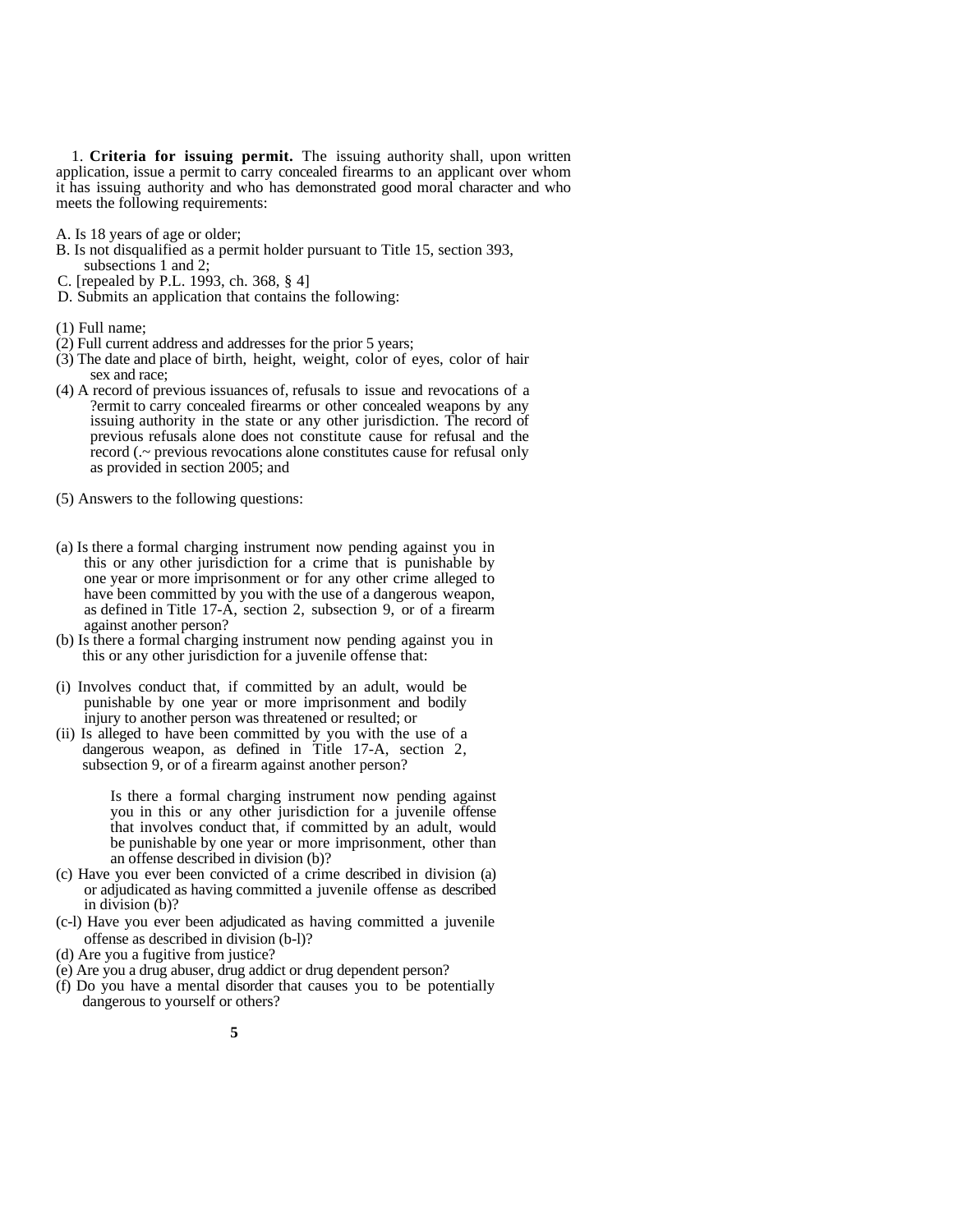(g) Have you **been adjudicated** to be an incapacitated person pursuant to Title 18-A, article V, Parts 3 and 4, and not had that designation removed by an order under Title 18-A, section 5-307, subsection (b)?

(h) Have you been dishonorably discharged from the military forces within the past 5 years?

(i) Are you an illegal alien?

(j) Have you been convicted of a violation of Title 17-A, section 1057 within the past 5 years?

(k) Have you been adjudicated within the past 5 years as having committed a juvenile offense involving conduct that, if committed by an adult, would be a violation of Title 17-A, section 1057'?

(I) To your knowledge, have you been the subject of an investigation by any law enforcement agency within the past 5 years regarding the alleged abuse by you of family or household membel~?

(m) Have you been convicted within the past 5 years of 3 cr more crimes punishable by imprisonment of less that one year?

(n) Have you been adjudicated within the past 5 years to have committed 3 or more juvenile offenses involving conduct that, if committed by an adult, would be punishable by imprisonment of less than one year'?

(o) To your knowledge, have you engaged within the past 5 years in reckless or negl 'gent conduct that has been the subject of an investigation by a governmental entity?

(p) Have you been convicted within the past 5 years of any Title 17-A, chapter 45 drug crime?

(q) Have you been adjudicated within the past 5 years as having committed a juvenile offense involving conduct that, if committed by an adult, would have been a violation of Title 17-A, chapter 45?

(r) Have you been adjudged to have committed the civil violation of possession of a useable amount of marijuana, butyl nitrite or isobutyl nitrite in violation of Title 22, section 2383 within the past 5 years?

(s) Have you been adjudicated within the past 5 years as having committed the juvenile crime defined in Title 15, section 3103, subsection 1, paragraph B of possession of a useable amount of marijuana, as provided in Title 22, section 2383?; and

E. Does the following:

(1) At the request of the issuing authority, takes whatever action is required by law to allow the issuing authority to obtain from the Department of

Mental Elealth and Mental Retardation, limited to records of patient

committals to Augusta Mental Health Institute and Bangor Mental Health

Institute, the courts, law enforcement agencies and the military

information relevant to the following:

- (a) The ascertainment of whether the information supplied on the application or any documents made a part of the application is true and correct;
	- (b) The ascertainment of whether each of the additional requirements of this section has been met; and

(c) Section 2005;

(2) If a photograph is an integral part of the permit to carry concealed firearms adopted by an issuing authority, submits to being photographed

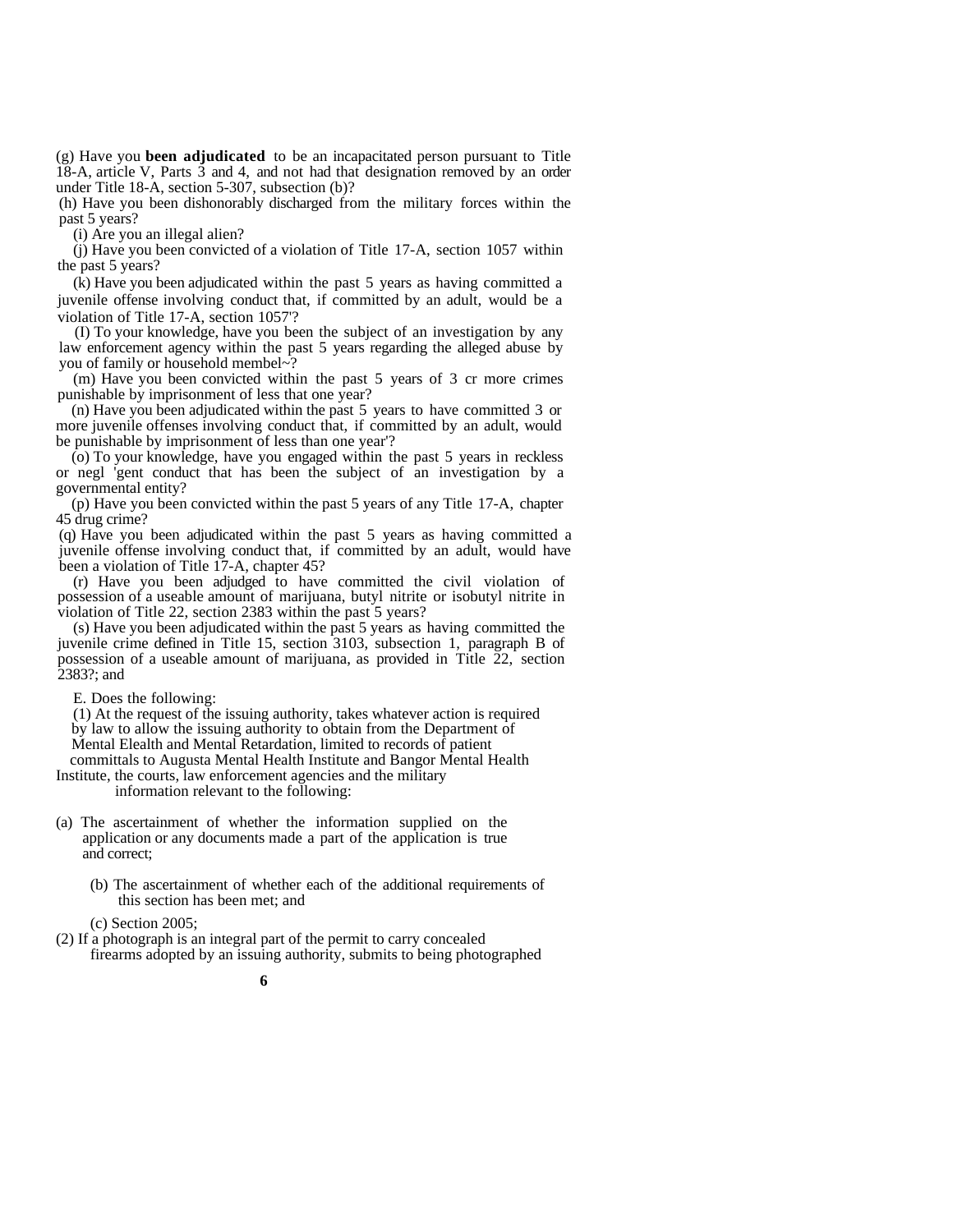for that purpose;

(3) If it becomes necessary to resolve any questions as to identity, submits to having fingerprints taken by the issuing authority;

(4) Submits an application fee along with the written application to the proper issuing authority pursuant to the following schedule:

(a) Resident of a municipality or unorganized territory, \$35 for an original application and \$20 for a renewal, except that a person who paid \$60 for a concealed firearms permit or renewal during 1991 or 1992 is entitled to a credit toward renewal fees in an amount equal to \$30 for a person who paid \$60 for an original application and \$45 for a person who paid \$60 for a permit renewal. The credit is valid until fully utilized; and

(b) Nonresident, \$60 for an original or renewal application, except that a person who paid \$80 for a concealed firearms permit during 1991 or 1992 is entitled to a \$20 credit toward permit renewal fees. The credit is valid until fully utilized; and

(5) Demonstrates to the issuing authority a knowledge of handgun safety. The applicant may fully satisfy this requirement by submitting to the issuing authority, through documentation in accordance with this subparagraph, proof that the applicant has within 5 years prior to the date of application completed a course that included handgun safety offered by or under the supervision of a federal, state, county or municipal law enforcement agency or a firearms instructor certified by a private firearms association recognized as knowledgeable in matters of firearms safety by the issuing authority or by the state in which the course was taken. A course completion certificate or other document, or a photocopy, is sufficient if it recites or otherwise demonstrates that the course meets all of the requirements of this subparagraph.

As an alternative way of fully satisfying this requirement, an applicant may personally demonstrate knowledge of handgun safety to an issuing authority, if the issuing authority is willing to evaluate an applicant's personal demonstration of such knowledge. The issuing authority is not required to offer this 2nd option.

The demonstration of knowledge of handgun safety to the issuing authority may not be required of any applicant who holds a valid State permit to carry a concealed firearm as of April 15, 1990 or of any applicant who was or is in any of the Armed Forces of the United States and has received at least basic firearms training.

**2. Complete application; certification by applicant.** The requirements set out in subsection 1, constitute a complete application. By affixing the applicant's signature to the application, the applicant certifies the following:

A. That the statements the applicant makes in the application and any documents the applicant makes a part of the application are true and correct;

A-1. That the applicant understands that an affirmative answer to the question in subsection 1, paragraph D, subparagraph (5), division (c-l) is cause for refusal unless the applicant is nonetheless authorized to possess a firearm under Title 15, section 393, subsection 1-A;

B. That the applicant understands that an affirmative answer to one or more of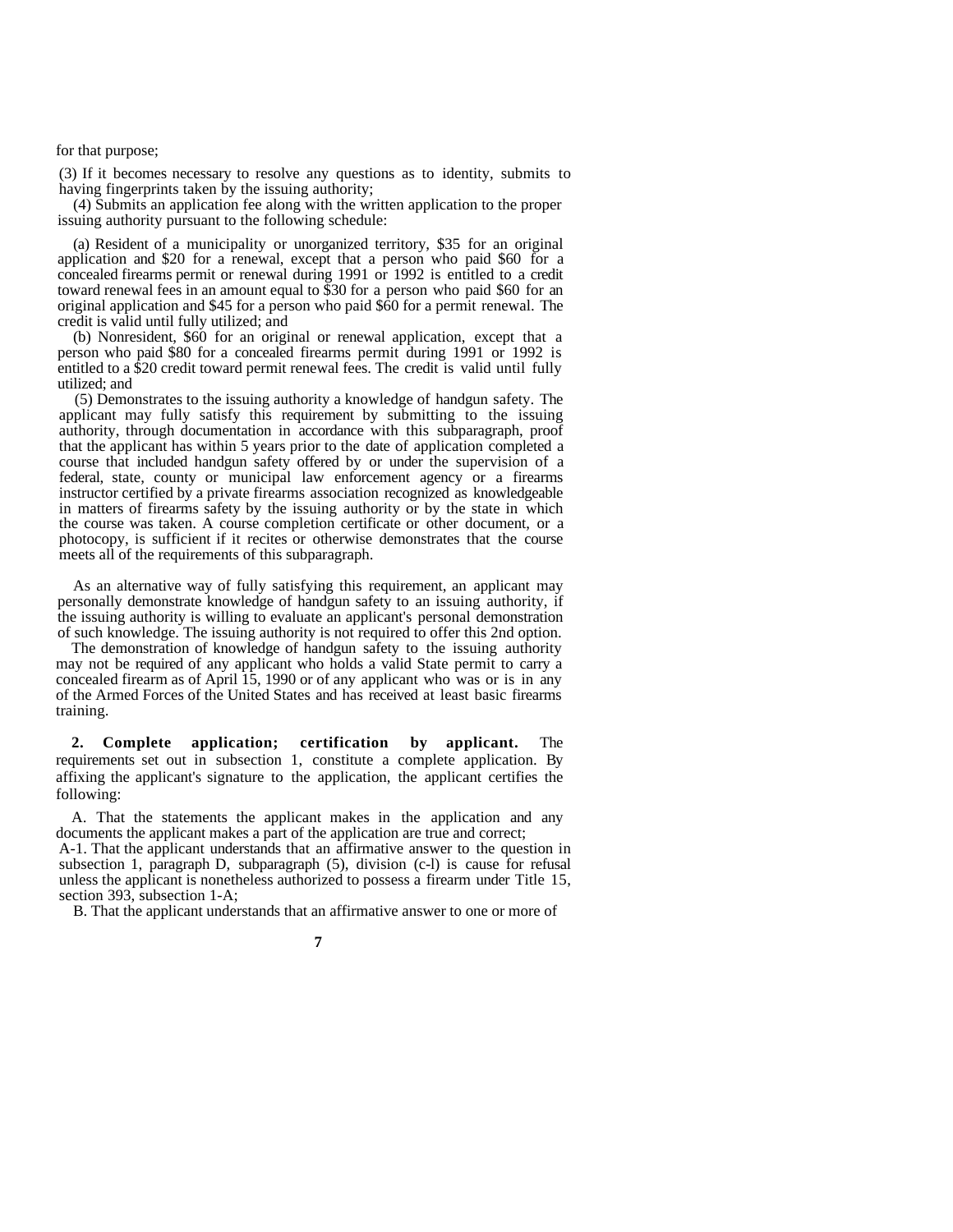the questions in subsection 1, paragraph D, **subparagraph (5) divisions (c) to (k) is** cause for refusal;

B-l. That the applicant understands that an affirmative answer to one or more of the questions in subsection 1, paragraph D, subparagraph (5), divisions (a), (b),  $(b-l)$ ,  $(c-1)$ ,  $(1)$ ,  $(m)$ ,  $(n)$  and  $(o)$  to  $(s)$  is used by the issuing authority, along with other information, in judging good moral character under subsection 4; and

C. That the applicant understands any false statements made in the application or in any document made a part of the application may result in prosecution as provided in section 2004.

**3. Copy of laws furnished to applicant.** A copy of this chapter and the definitions from other chapters which are used in this chapter shall be provided to every applicant.

3A. **Model forms.** The Attorney General shall develop model forms for the following:

A. An application for a resident permit to carry concealed firearms;

B. An application for a nonresident permit to carry concealed firearms;

C. A resident permit to carry concealed firearms of which a photograph is an integral pan;

D. A resident permit to carry concealed firearms of which a photograph is not an integral pan;

E. A nonresident permit to carry concealed firearms; and

F. Authority to release information to the issuing authority for the purpose of evaluating information supplied on the application.

Each issuing authority shall utilize only the model forms.

**4. Good moral character.** T're issuing authority in judging good moral character shall make its determination in writing based solely upon information recorded by governmental entities within 5 years of receipt of the application, including, but not limited to, the following matters:

A. Information of record relative to incidents of abuse by the applicant of family or household members, provided pursuant to Title 19, section  $77($ , subsection 1;

B. Information of record relative to 3 or more convictions of the applicant for crimes punishable by less than one year imprisonment or one or more adjudications of the applicant for juvenile offenses involving conduct that, if committed by an adult, is punishable by less than one year imprisonment;

C. Information of record indicating that the applicant has engaged in reckless or negligent conduct; or

D. Information of record indicating that the applicant has been convicted of or adjudicated as having committed a violation of Title 17-A, chapter 45 or Title 22, section 2383, or adjudicated as having committed a juvenile crime that is a violation of Title 22, section 2383 or a juvenile crime that would be defined as a criminal violation under Title 17-A, chapter 45 if committed by an adult.

**5. Access to confidential records.** Notwithstanding that cenain records retained by governmental entities are by law made confidential, the records penaining to patient committals to Augusta Mental Health Institute and Bangor Mental Health Institute, and records compiled pursuant to Title 19, section 770, subsection 1, which are necessary to the issuing authority's deterrnination of the applicant's good moral character and compliance with the additional requirements of this section and of section 2005 shall,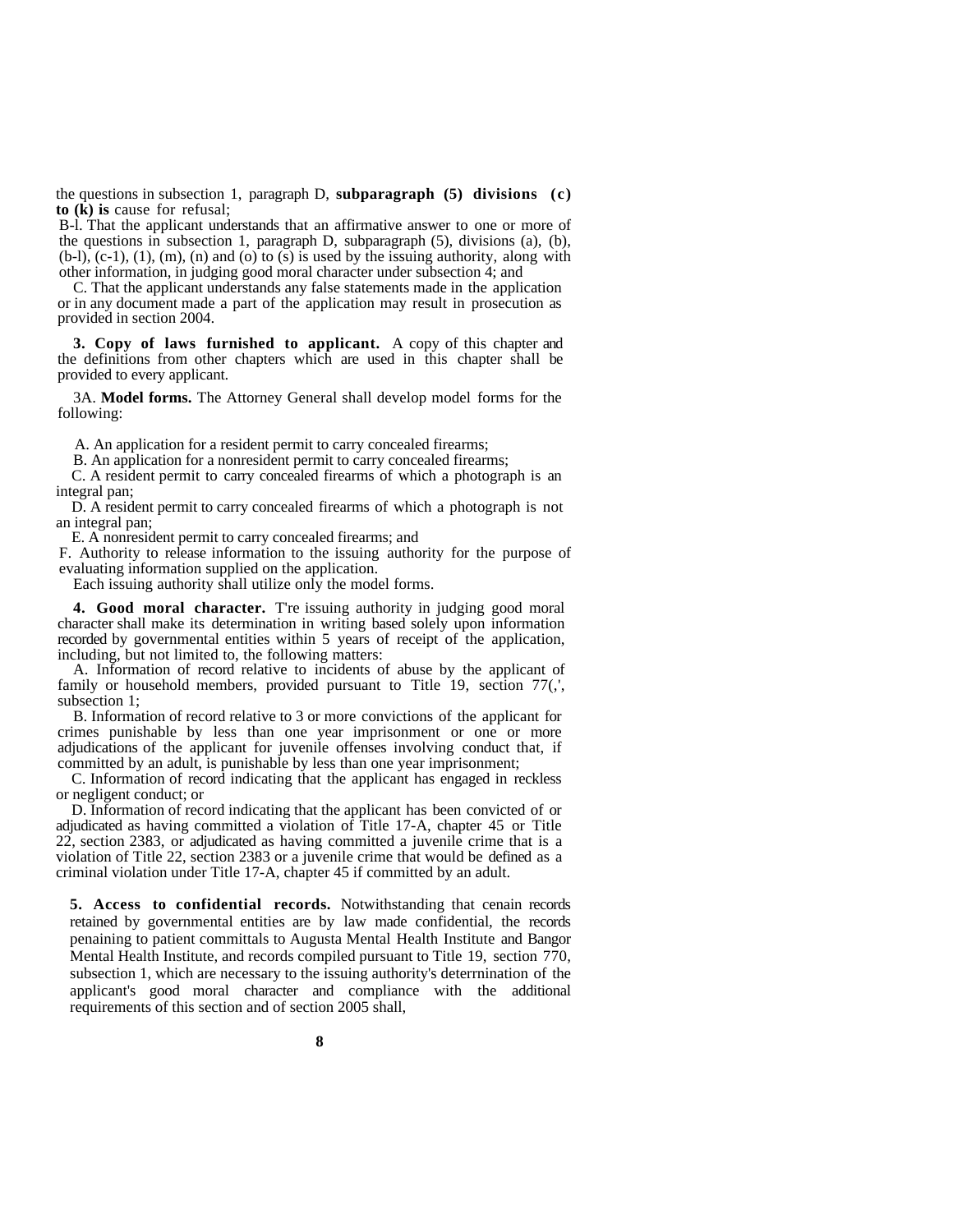at the request of the issuing authority, be made available for inspection by and dissemination to the issuing authority.

- 6. [repealed by P.L. 1993, ch. 524, §10]
	- 7. [repealed by P.L. 1993, ch. 524, §11]

8. **Term of permit.** All concealed firearm permits are valid for 4 years from the date of issue, unless sooner revoked for cause by the issuing authority. If a permit renewal is issued before the expiration date of the permit being renewed or within 6 months of the expiration date of the permit being renewed, the permit renewal is valid for 4 years from the expiration date of the permit being renewed.

**9. Information contained in permit.** Each permit to carry concealed firearms issued shall contain the following: the name, address and physical description of the permit holder; the holder's signature; the date of issuance; and the date of expiration. A permit to carry concealed firearms may additionally contain a photograph of the permit holder if the issuing authority makes a photograph an integral part of the permit to carry concealed firearms.

10. **Validity of permit throughout the state.** Permits issued authorize the person to carry those concealed firearms throughout the state.

11. **Permit to be in permit holder's immediate possession.** Every permit holder shall have his permit in his immediate possession at all times when carrying a concealed firearm and shall display the same on demand of any law enforcement officer. No person charged with violating this subsection may be adjudicated as having committed a civil violation if he produces in court the concealed firearnas permit which was vaiid at the time of the issuance of a summons to court or, if he exhibits the permit to a law enforcement officer designated by the summonsing officer not later than 24 hours before the time set for the court appearance, no complaint may be issued.

12. **Permit for a resident of S or more years to be issued or** denied witbin 30 days; permit for a non-resident and resident of **less than 5 years to be issued or denied within 60 days.** The issuing authority, as defined in this chapter, shall issue or deny, and reply in writing as to the reason for any denial, within 30 days of the application date in the case of a resident of S or more years and within 60 days of the application date in the case of a non-resident or in the case of a resident of less than 5 years. If the issuing authority does not issue or deny a request for a permit renewal within the time limit specified in this subsection, the validity of the expired permit is extended until the issuing authority issues or denies the renewal.

13. **Fee waiver.** An issuing authority may waive the permit fee for a permit issued to a law enforcement officer certified by the Maine Criminal Justice Academy.

14. **Lapsed permit.** A person may apply for renewal of a permit at the permit renewal rate at any time within 6 months after expiration of a permit. A person who applies for a permit more than 6 months after the expiration date of the permit last issued to that person must submit an original application and pay the original application fee.

15. **Duty of issuing authority; application fees.** The application fees submitted by the applicant as required by subsection 1, paragraph E, subparagraph (4) are subject to the following:

A. If the issuing authority is other than the Chief of the State Police, \$25 of the fee for an original application and \$15 of the fee for a renewal must be paid over to the Treasurer of State.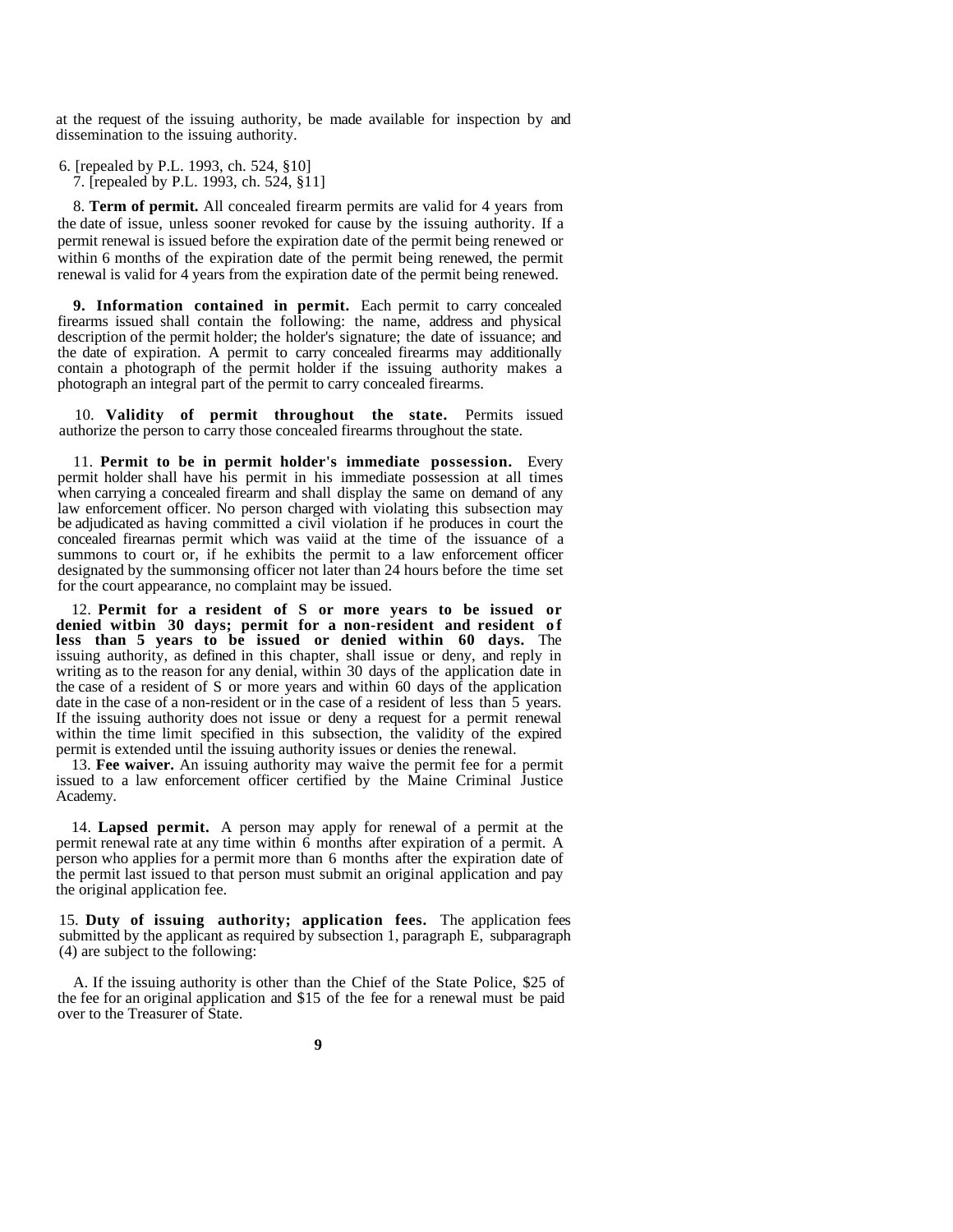B. If the Chief of the State Police is the issuing authority as the designee of a municipality under section 2002-A, \$25 of the fee for an original application and \$15 of the fee for a renewal must be paid over to the Treasurer of State.

C. If the Chief of the State Police is the issuing authority because the applicant is either a resident of an unorganized territory or a nonresident, the application fee must be paid over to the Treasurer of State. The fee must be applied to the expenses of administration incurred by the State Police.

16. **Application fee; use.** The application fee submitted by the applicant as required by subsection 1, paragraph E, subparagraph (4) covers the cost of processing the application by the issuing authority and the cost of the permit to carry concealed firearms issued by the issuh1g authority.

#### **§2004. Penalty.**

Whoever intentionally or knowingly makes any false statements in the written application or any documents made a part of the application or violates any provisions of section 2001 is guilty of a Class D crime.

Whoever fails to comply with section 2003, subsection 11, commits a civil violation for which a forfeiture of not more that \$100 may be adjudged.

Whoever intentionally or knowingly violates the confidentiality provisions of section 2006 is guilty of a Class E crime.

#### **§2005. Revocation; change of residence.**

**1. Revocation.** The issuing authority shall revoke a permit on the basis of one or more of the following determinations:

A The application or any documents made part of the application contained a material misstatement;

B. The permit holder has been convicted of a violation of section 2001;

C. The permit holder becomes ineligible to possess a permit under this chapter. Ineligibility is determined on the basis of the criteria contained in section 2003;

D. For conduct that occurred after a permit was issued, that the permit holder was convicted of operating a motor vehicle, snowmobile, ATV or watercraft while under the influence of intoxicating liquor or drugs or with an excessive bloodalcohol level and, by a preponderance of the evidence, that at the time of the offense the permit holder was in possession of a loaded firearm; or

E. For conduct that occurred after a permit was issued, that the permit holder was convicted of any violation of Title 17-A, chapter 45.

**2. Change of residence.** Except as provided in paragraph A, change of legal residence from one municipality to another during the term of the permit renders the permit invalid starting 30 days after the change is made. An invalid permit is not considered revoked for the purposes of subsection 3.

A. If the permit holder changes his legal residence from one municipality to another during the term of the permit, the permit remains valid if he provides his new address to the issuing authority of his new residence within 30 days of making that change. The issuing authority of the new residence shall immediately reissue the permit with the corrected address for a fee of not more than \$2.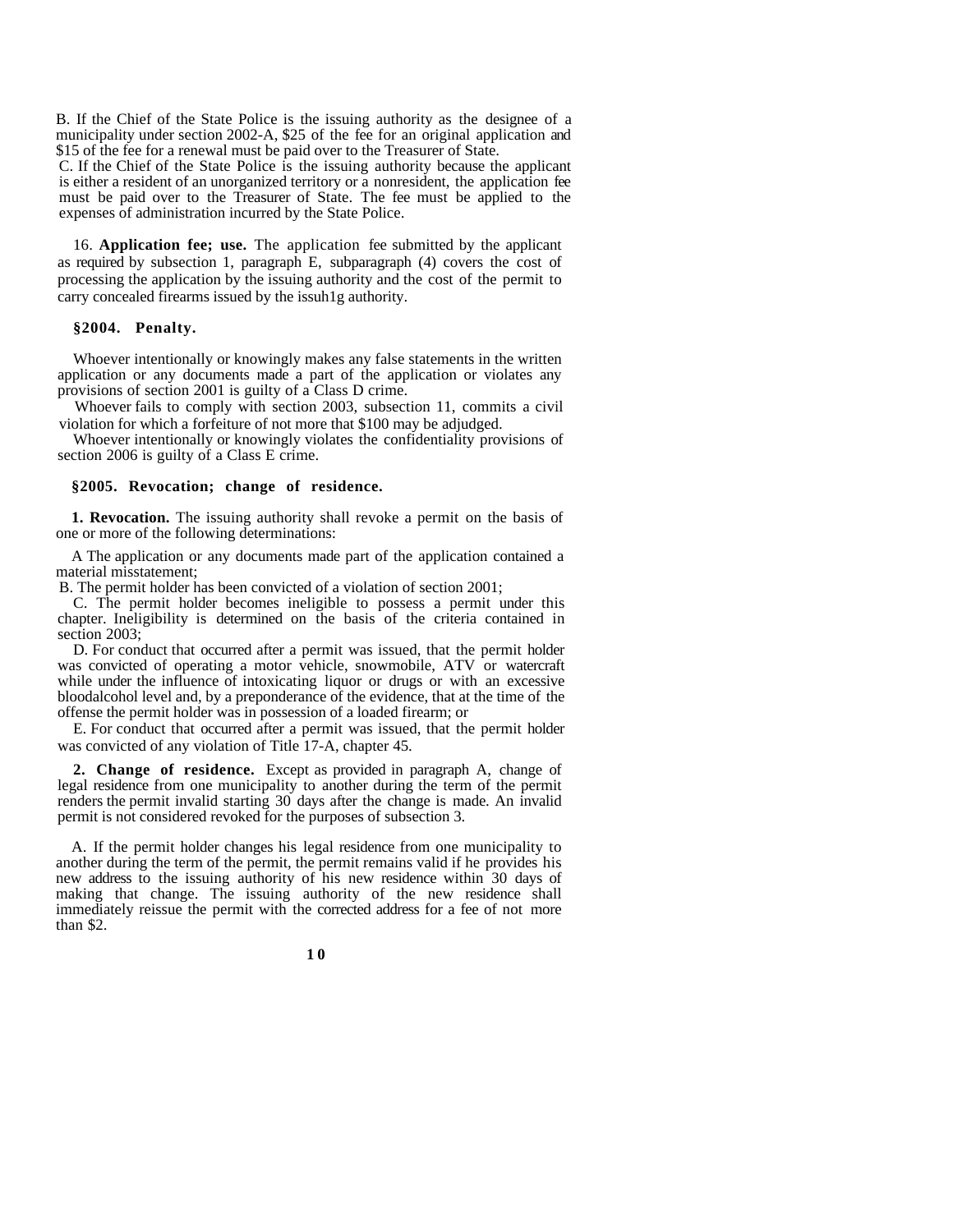B. If the issuing authority of the permit holder's new residence so requests, the previous issuing authority shall provide a photocopy of the permit holder's application, documents made a part of the application and any inDbrmation of record collected by that previous issuing authority.

**3. Reapplication.** If a permit has been revoked solely under subsection 1, paragraph D, the former permit holder may reapply upon successful completion of a substance abuse treatment program approved by the Department of Human Services as appropriate for the permit holder's problem or condition. Except as specified in this subsection, no person, otherwise eligible, who has had a permit revoked, is eligible for reapplication until the expiration of 5 years **from the date of** revocation.

#### **§2005-A. Suspension of permit upon refusal.**

**1. Immediate suspension.** If the permit holder is required by law to submit to chemical testing for the presence of intoxicating liquor or drugs pursuant to Title 17-A, section 1057 or for conduct that occurs while the permit holder is in possession of a loaded firearm, and the permit holder refuses to submit to the required testing, the permit to carry a conceaied firearm issued to that person is immediately suspended and must be surrendered at the time by the permit holder to the law enforcement officer.

**2. Notice to issuing authority.** The law enforcement officer who has probable cause to require chemical testing shall promptly notify the issuing authority, in writing, of the permit holder's refusal and shall return the surrendered permit to the issuing authority.

**3. Suspension in effect during pendency.** The suspension remains in effect until the entry of judgement if charges are filed of violating Title 17-A, section 1057 or of operating a motor vehicle, snowmobile, ATV or watercraft under the influence of intoxicating liquor or drugs. unless it is determined by the court in which the criminal charge or civil violation is pending, or by the Secretary of State if a hearing is held pursuant to Title 29, section 1312, that the law enforcement officer did not have probable cause to require the permit holder to submit to chemical testing.

**4. Suspension terminated.** If the permit holder is acquitted of the criminal charges to which the refusal pertains, if the charges are dismissed by the State or by the court or if a determination of no probable cause is made, the suspension is terminated and the court or the State shall promptly notify the issuing authority in writing. Upon receipt of the written notice the issuing authority shall return the permlt.

#### **§2006. Confildentiality of application; penalty.**

Notwithstanding Title 1, sections 401 to 410, all applications for a permit to carry concealed firearms and documents made a part of the application, refusals and any information of record collected by the issuing agency during the process of ascertaining whether an applicant is of good moral character and meets the additional requirements of sections 2003 and 2005, are confidential and may not be made available for public inspection or copying. The applicant may waive this confidentiality by written notice to the issuing authority. All proceedings relating to the issuance, refusal or revocation of a permit to carry concealed firearms are not public proceedings under Title 1, chapter 13, unless otherwise requested by the applicant.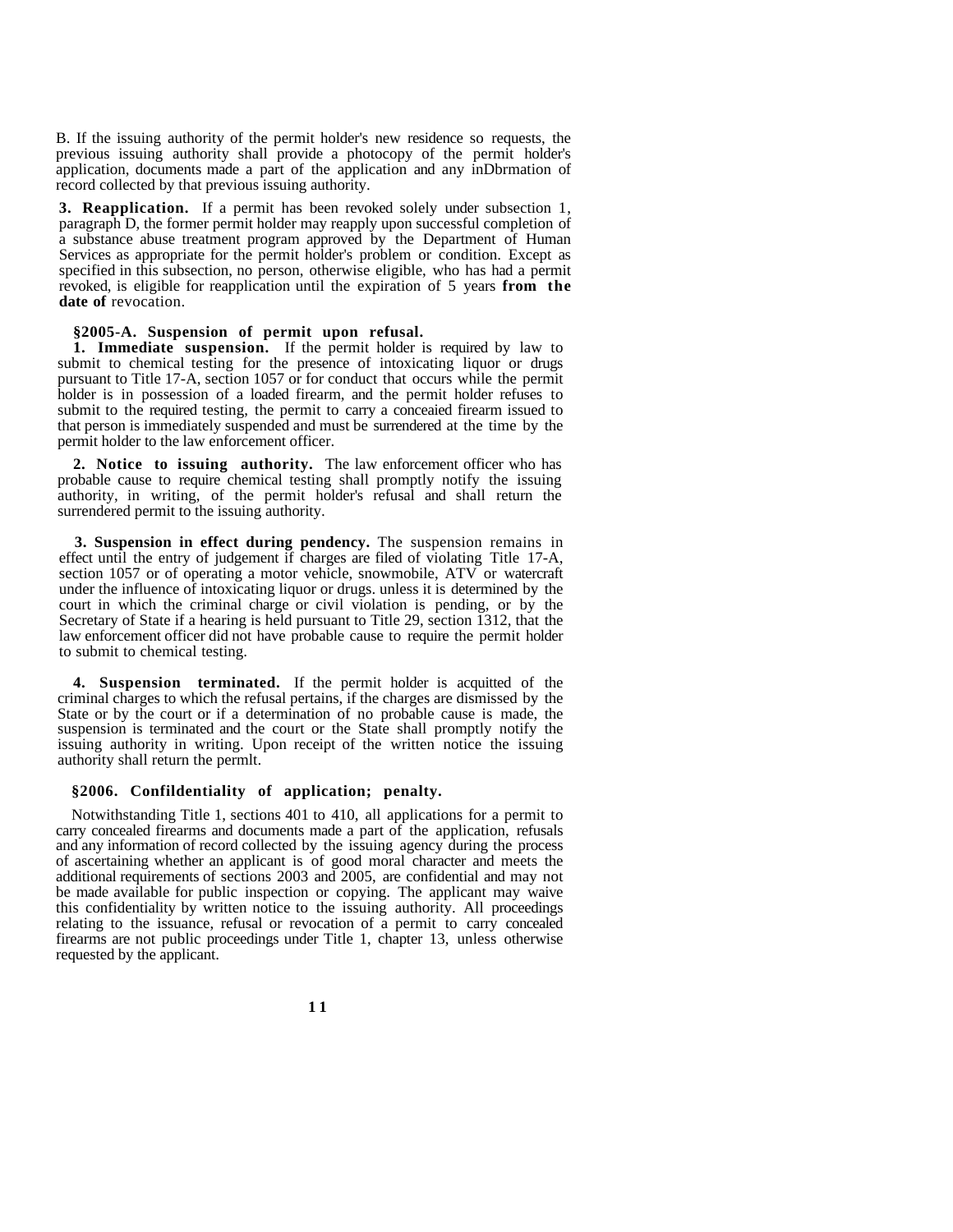The issuing authority shall make a permanent record of each permit to carry concealed firearms in a suitable book or file kept for that purpose. The record shall include the information contained in the permit itself and shall be available for public snspection.

#### DEFINITIONS FROM OTHER CHAPTERS OF THE MAINE REVISED STATUTES WHICH ARE USED IN 25 M.R.S.A. CHAPTER 252

1. **Bodily injury.** (17-A M.R.S.A. 2 (5) ) "Bodily injury" means **physical pain,** physical illness or any impairment of physical condition.

2. **Civil violation.** (17-A M.R.S.A. §4-B)

A. All civil violations are expressly declared not to be criminal offenses. They are enforceable by the Attorney General, his representative or any other appropriate public official in a civil action to recover what may be designated a fine, penalty or other sanction, or to secure the forfeiture that may be decreed by the law.

B. A law or ordinance may be expressly designated as a civil violation.

C. A law or ordinance which prohibits defined conduct, but does not provide an imprisonment penalty, is a civil violation, enforceable in accordance with subsection 1. A law or ordinance which is stated to be a criminal violation or which otherwise uses language indicating that it is a crime, but does not provide an imprisonment penalty is a civil violation, entorceable in accordance with subsection 1, unless the law or ordinance is an exception to the operation of this subsection .

3. **Convicted. (15** M.R.S.A. §393 (1) )

A person is deemed to have been convicted upon the acceptance of a plea of guilty or nolo contendere or a verdict or finding of guilty, or the equivalent in a juvenile case, by a court of competent jurisdiction.

4. **Corrections officer.** (25 M.R.S.A. §2801-A(2) (A) )

"Corrections officer" means as follows:

A. For state agencies, the following class titles and their successor titles: Training School Counselor I and II; Training School Counselor Supervisor; Corrections Officer I, II, III; Guard; Guard Sergeant; Guard Lieutenant and Guard Captain.

5. **Dangerous weapon.** (17-A M.R.S.A. §2 (9) )

A. "Use of a dangerous weapon" means the use of a firearm or other weapon, device, instrument, material or substance, whether animate or inanimate, which, in the manner it is used or threatened to be used is capable of producing death or serious bodily injury.

B. "Armed with a dangerous weapon" means in actual possession, regardless of whether the possession is visible or concealed, of:

(l) A firearm;

(2) Any device designed as a weapon and capable of producing death or **serious bodily** injury; or

(3) Any other device, instrument, material or **substance, whether animate or inanimate,** which, in the manner it is intended to be used by the actor, is capable of producing or threatening death or serious bodily injury. For purposes of this definition, the intent **may be conditional.**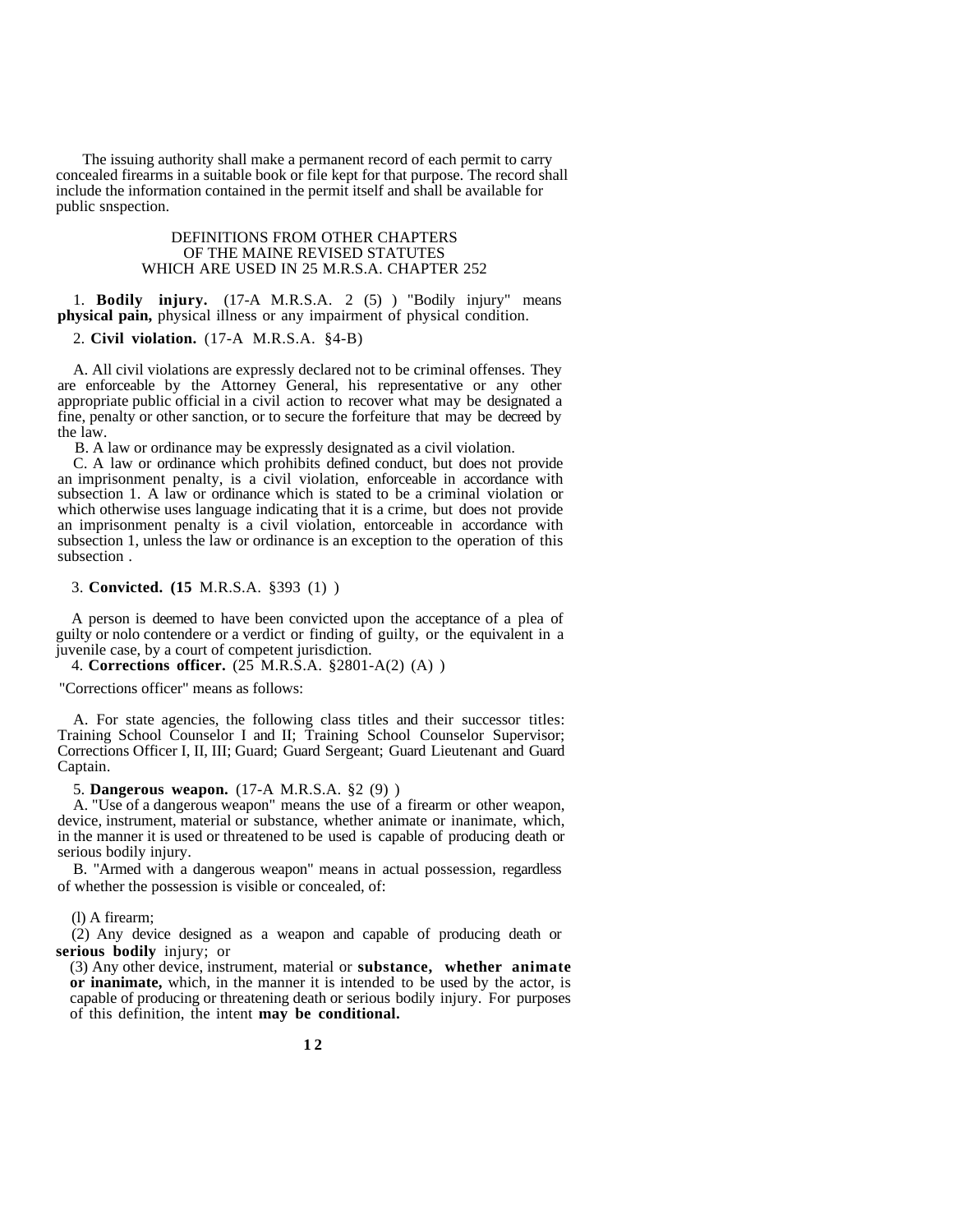C. When used in any other context, edangerous weaponn means a firearm or any device **designed as a weapon and capable of producing death or serious bodily** mJury.

D. For purposes of this subsection, a thing presented in a covered or open manner as a dangerous weapon shall be presumed to be a dangerous weapon.

#### 6. **Dependency-related drug.** (5 M.R.S.A. §20003 (n )

"Dependency-related drug" means alcohol or any substance controlled under chapter 551, subchapter II, and chapters 557 and 558.

#### 7. **Disabling chemicals.** (17-A M.R.S.A. §1002 (1) )

"Disabling chemicals" means chemical mace or other similar substance composed of a mixture of gas and chemicals which has or is designed to have a disabling effect upon human beings.

#### 8. **Drug abuser.** (5 M.R.S.A. §20003 (10) )

"Drug abusert means a person who uses any drugs, dependency-related drugs, or hallucinogens in violation of any law of the State of Maine.

#### 9. **Drug addict.** (5 M.R.S.A. §20003 (11) )

"Drug addict" means a drug-dependent person who, due to the use of a dependency-related drug has developed such a tolerance thereto that abrupt termination of the use thereof would produce withdrawal symptoms.

#### 10. **Drug-dependent person.** (5 M.R.S.A. §20003 (12) )

"Drug-dependent person" means any person who is unable to function effectively and whose inability to do so causes or results from the use of a dependency-related drug.

#### 11.. **Fish, the verb.** (12 M.R.S.A. §7001 (10) )

To "fish" means to take, catch, kill, molest or destroy, or to attempt to take, catch, kill, molest or destroy any fish.

#### 12. **Firearm.** (17-A M.R.S.A. §2 (12-A) )

"Firearm" means any weapon, whether loaded or unloaded, which is designed to expel a projectile by the action of an explosive and includes any such weapon commonly referred to as a pistol, revolver, rifle, gun, machine gun or shotgun. Any weapon which can be made into a firearm by the insertion of a firing pin, or other similar thing, or by repair, is a firearm.

13. **Fugitive from justice.** (15 M.R.S.A. §201 (4) )

"Fugitive from justice" means:

A. Any person accused of a crime in the demanding state who is not in that state, unless he is lawfully absent pursuant to the terms of his bail or other release. This definition shall include both a person who was present in the demanding state at the time of the commission of the alleged crime and thereafter left the demanding state and a person who committed an act in this State or in a 3rd state or elsewhere resulting in or constituting a crime in the demanding state; or

B. Any person convicted of a crime in the demanding state who is not in that state, unless he is lawfully absent pursuant to the terms of his bail or other release, who has not served or completed a sentence imposed pursuant to the conviction. This definition shall include, but not be limited to, a person who has been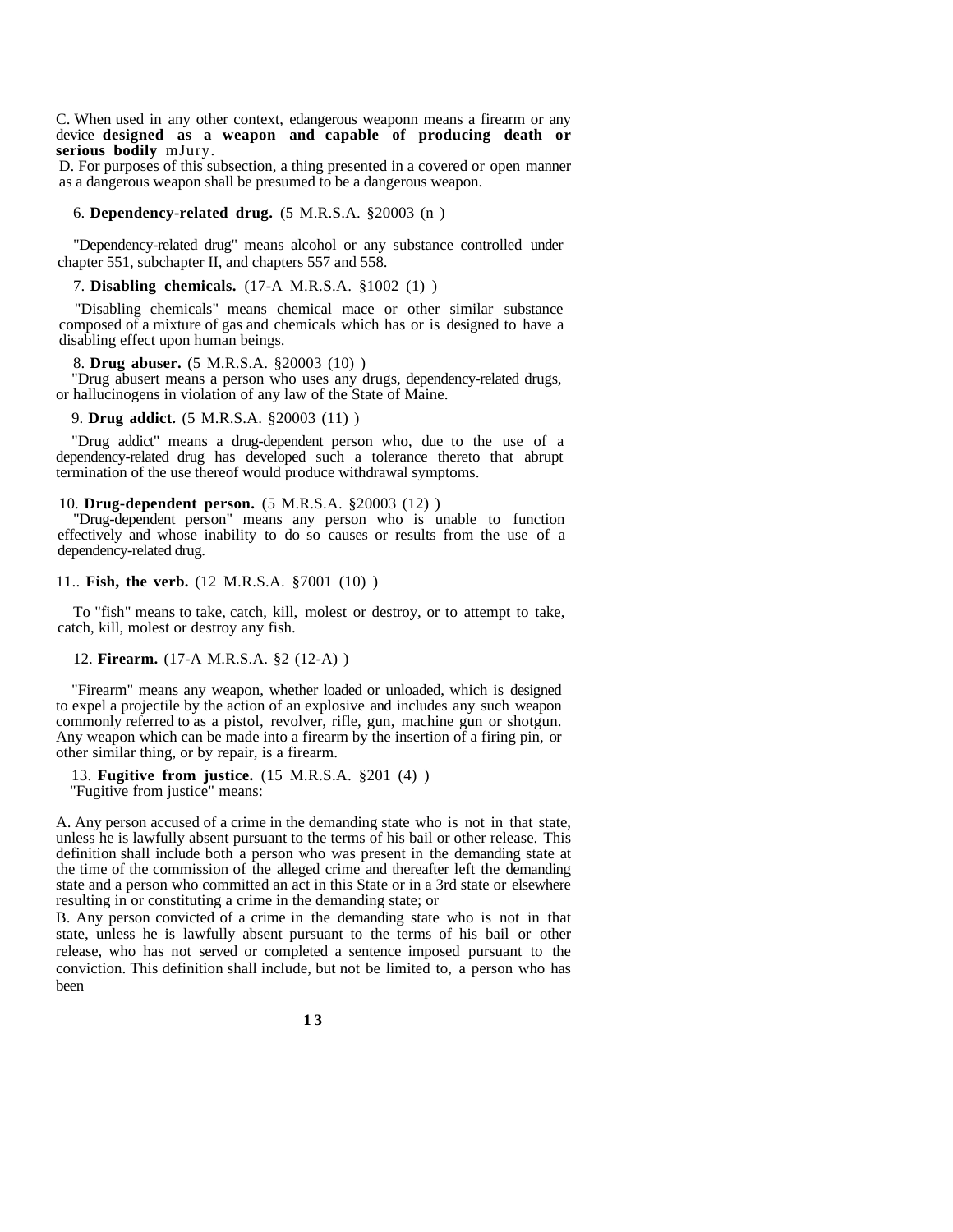**released pending appeal or other review of the conviction, the review having been completed; a person who has been serving a sentence in this State; a** person who has escaped from confinement in the demanding state; or a person who has broken the terms of his bail, probation or parole.

14. Hunt. (12 M.R.S.A. §7001 (15) )

To "hunt" means to hunt for, pursue, molest, shoot, catch, take, kill, wound or destroy wild animals and wild birds.

15. **Incapacitated person.** (18-A M.R.S.A. §5-101 (1) )

"Incapacitated person" means any person who is impaired by reason of mental illness, mental deficiency, physical illness or disability, chronic use of drugs, chronic intoxication, or other cause except minority to the extent that he lacks sufficient understanding or capacity to make or communicate responsible decisions concerning his person.

16. **Juvenile crime (offense).** (15 M.R.S.A. §3103)

The term "juvenile crime" means the following offenses:

 A. Conduct which, if committed by an adult, would be defined as criminal by Title 17-A, the Maine Criminal Code, or by any other crimh1al statute outside that code, including any rule or regulation under a statute, except for those provisions of Titles 12 and 29 not specifically included in paragraphs E and F;

B. The possession of a useable amount of marijuana, as provided in Title 22, section 2383;

C. Offenses involving intoxicating liquor, as provided in Title 28-A, scction 2051;

C-l. Offenses involving cigarettes or tobacco products, as provided in Title 22, section 1579 and offenses involving cigarettes as provided in Title 22, section 1629;

D. If a juvenile is adjudicated to have committed an action described in paragraph B, C or C-1 willful refusal to pay a resulting fine or willful violation of the terms of a resulting probation;

E.Offenses involving the operation or attempted operation of a watercraft or snowmobile while under the influence of intoxicating liquor or drugs, as defined in Title 12, section 7801, subsection 9, and section 7827, subsection 9, respectively, and offenses involving failing to aid an injured person or to report a hunting accident as defined in Title 12, section 7406, subsection 15; and

The criminal violation of operating a motor vehicle under the influence of intoxicating liquor or drugs or with an excessive blood-alcohol level, as defined in Title 29, section 1312-B and offenses defined in Title 29 as Class B or C crimes .

17. **Law enforcement officer.** (17-A M.R.S.A. §2 (17) )

"Law enforcement officer" means any person who by virtue of his public employmcnt is vested by law with a duty to maintain public order, to prosecute offenders, or to make arrests for crimes whether that duty extends to all crimes or is limited to specific crimes, to perform probation functions or to perform intensive supervision functions.

18. **Public proceedings.** (1 M.R.S.A. §402 (2) )

The term "public proceedings" shall mean the transactions of any functions affecting any or all citizens of the State by any of the following: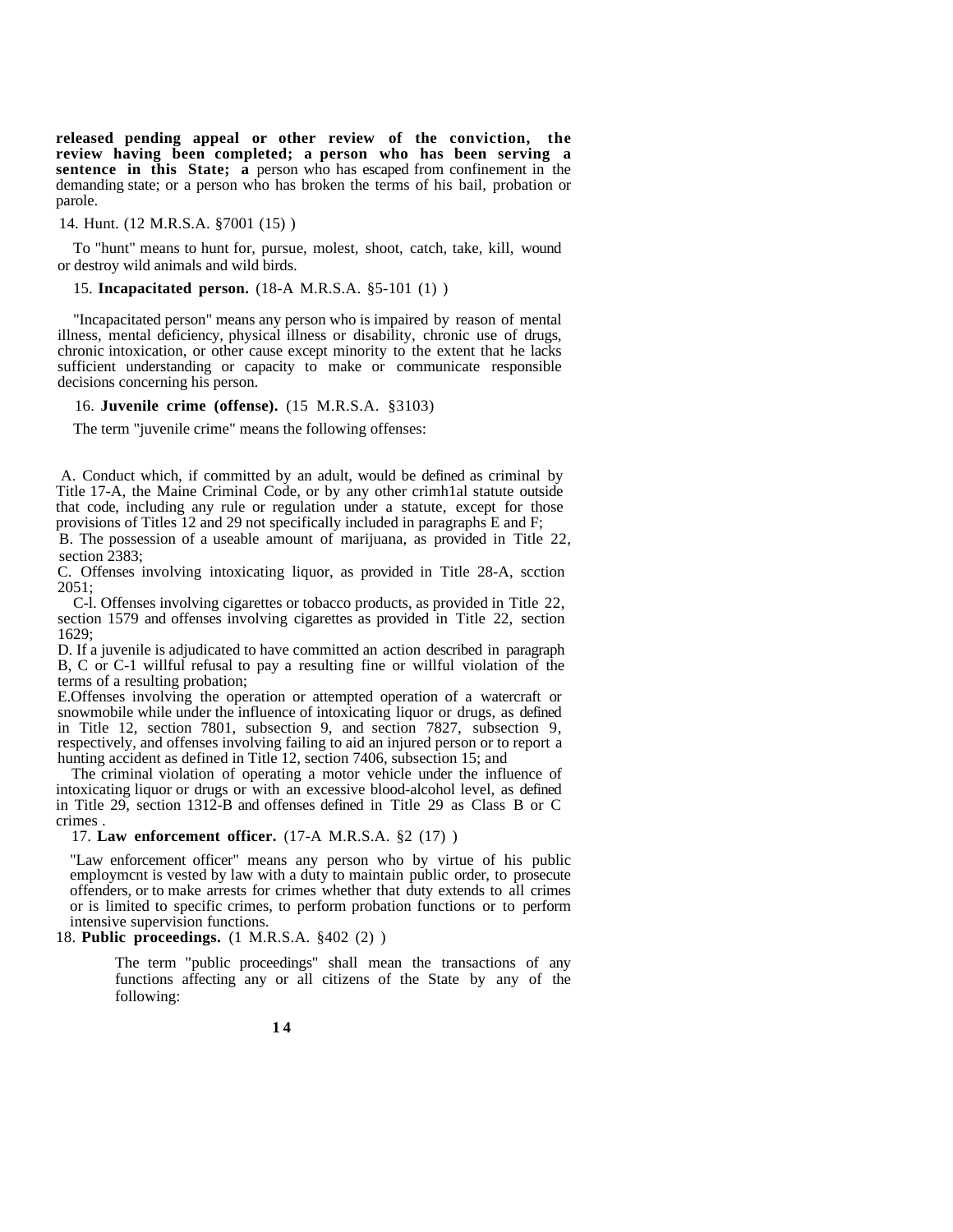A. The Legislature of Maine and its committees and subcommittees;

B.Any board or commission of any state agency or authority, the Board of Trustees of the University of Maine system and any of its committees and subcommittees, the Board of Trustees of the Maine Maritime Academy and any of its committees and subcommittees, the Board of Trustees of the Maine Technical College System and any of its committees and subcommittees;

C. Any board, commission, agency or authority of any county, municipality, school district or any regional or other political or administrative subdivision; and

The full membership meetings of any association, the membership of which is composed exclusively of counties, municipalities, school administrative units or other political or administrative subdivisions; of boards, commissions, agencies or authorities of any such subdivisions; or of any combination of any of these entities; and

The board of directors of a nonprofit, nonstock private corporation that provides statewide noncommercial public broadcasting services and any of its committees and subcommittees.

#### 19. **Resident person.** (12 M.RaS.A. §7377 (1) & (2) )

A "resident person" for purposes of Title 12, section 7377, subsections 1 and 2 (see 25 M.R.S.A. §2001 (6) ) means a citizen of the United States who has been domiciled in this State continuously during the 3 months next prior to the date on which he applies for any license or permit under chapter 707, or an alien who has been so domiciled for one year. No person may be considered a resident if he has not:

A. If registered to vote, registered in Maine;

B. If licensed to drive a motor vehicle, made application for a Maine motor vehicle operator's license;

C. If owning a motor vehicle or vehicles located within the State, registered each such vehicle in Maine; and

D. Complied with the state income tax laws.

A person who is a full-time student at a Maine college or university, who has resided in Maine continuously for 3 months and has satisfied the requirements of paragraphs A to D shall be rebuttably presumed to have been domiciled in Maine during that period.

#### 20. **Trap, the verb.** (12 **M.R.S.A. §7001 (37)** )

To "trap" means to set, place or tend any trap within the fields, forests or waters of the State, to kill any animal that is caught in a trap or to aid or assist another person in setting or placing a trap, tending a trap or killing an animal that is caught in a trap.

#### SUBSTANCE OF SELECT OFFENSES REFERRED TO IN 25 M.R.S.A. CHAPTER 252

#### 1. **Possession of firearms prohibited for certain persons. (15 M.R.S.A. §393** (1), (1-A) & (2) )

1. **Possession probibited.** A person may not own, possess or have under that person's control a firearm, unless that person has obtained a permit under this section, if that person: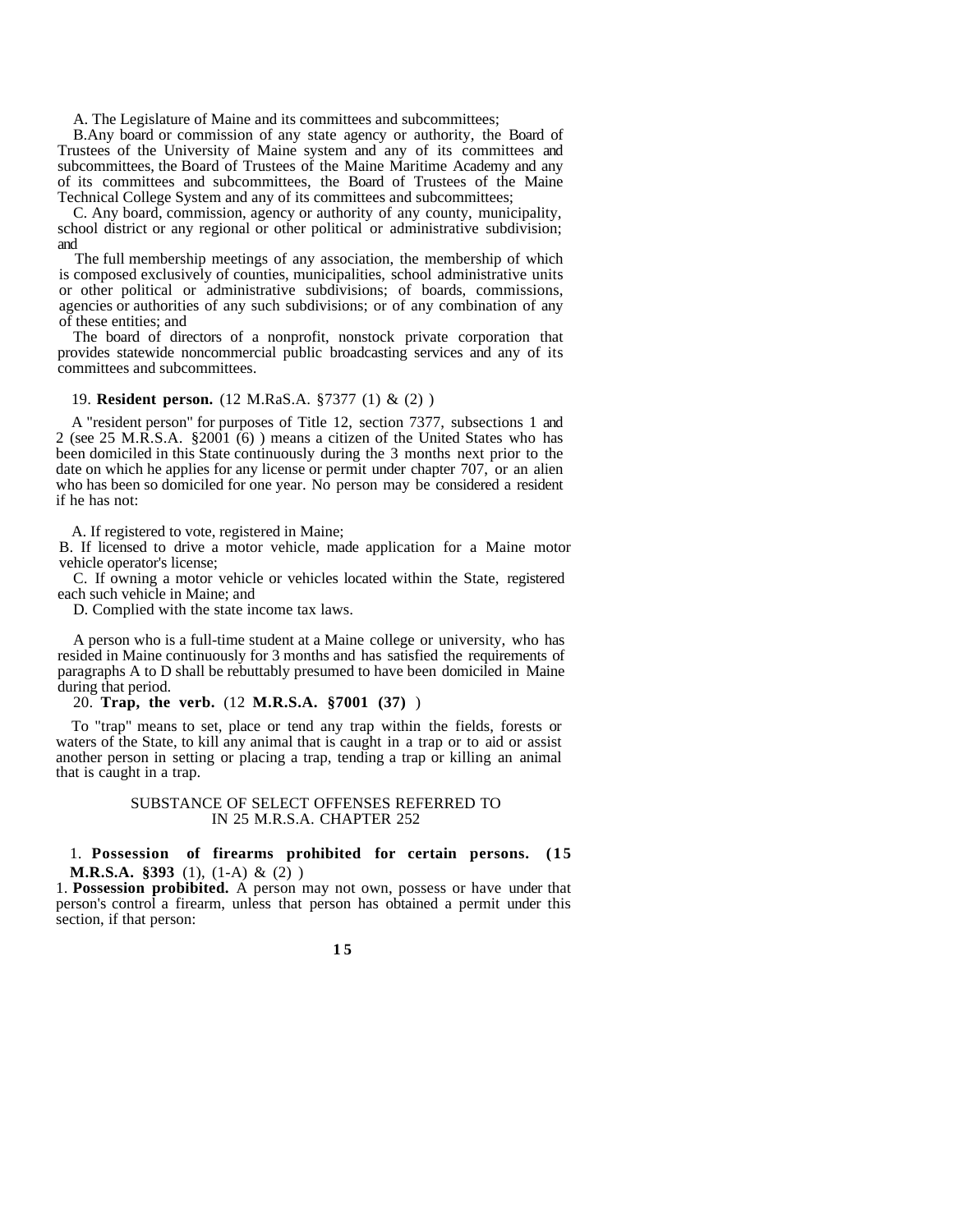A. Has been convicted of a crime, under the laws of the United States, this State or any other state, that is punishable by imprisonment for one year or more;

B. Has been convicted of a crime, under the laws of the United States, this State or any other state, that was committed with the use of a dangerous weapon or a firearm against a person, except for a violation of former Title 12, chapter 319, subchapter III; or

C. Has been adjudicated in this State or under the laws of the United States or any other state to have engaged in conduct as a juvenile that, if committed by an adult, would have been a disqualifying conviction:

(I) Under paragraph A and bodily injury to another person was threatened or resulted; or

(2) Under paragraph B.

For the purposes of this subsection, a person is deemed to have been convicted upon the acceptance of a plea of guilty or nolo contendere or a verdict or finding of guilty, or the equivalent in a juvenile case, by a court of competent jurisdiction.

1-A. **Limited prohibition for nonviolent juvenile offenses.** A person who has been adjudicated in this State or under the laws of the United States or any other state to have engaged in conduct as a juvenile that, if committed by an adult, would have been a disqualifying conviction under subsection 1, paragraph A but is not an adjudication under subsection 1, paragraph C may not own or have in that person's possession or control a firearm for a period of 3 years following completion of any disposition imposed or until that person reaches 18 years of age, whichever is later.

**2. Application after 5 years.** A person subject to the provisions of subsection 1 may, after the expiration of 5 years from the date that the person is finally discharged from the sentences imposed as a result of the conviction or adjudication, apply to the Commissioner of Public Safety for a permit to carry a firearm. That person may not be issued a permit to carry a concealed firearm pursuant to Title 25, chapter 252.

#### **2. Criminal possession of a firearm in an establishment licensed for on-premises consumption of liquor.** (17-A M.R.S.A. §1057)

1. A person is guilty of criminal possession of a firearm if:

A. Not being a law enforcement officer or a private investigator licensed under Title 32, chapter 89 and actually performing as a private investigator, the person possesses any firearm on the premises of a licensed establishment posted to prohibit or restrict the possession of firearms in a manner reasonably likely to come to the attention of patrons, in violation of the posted prohibition or restriction; or

B. While under the influence of intoxicating liquor or drugs or a combination of liquor and drugs or with an excessive blood-alcohol level, the person possesses a firearm in a licensed establishment.

2. For the purposes of this section, "licensed establishment" means a licensed establishment as defined by Title 28-A, section 2, subsection 15, the license for which is held by an on-premise retail licensee, as defined by Title 28-A, section 2, subsection 27, paragraph B. For the purposes of this section, "premises" has the same meaning as set forth in Title 28-A, section 2, subsection 24.

3. It is not a defense to a prosecution under subsection 1 that the person holds